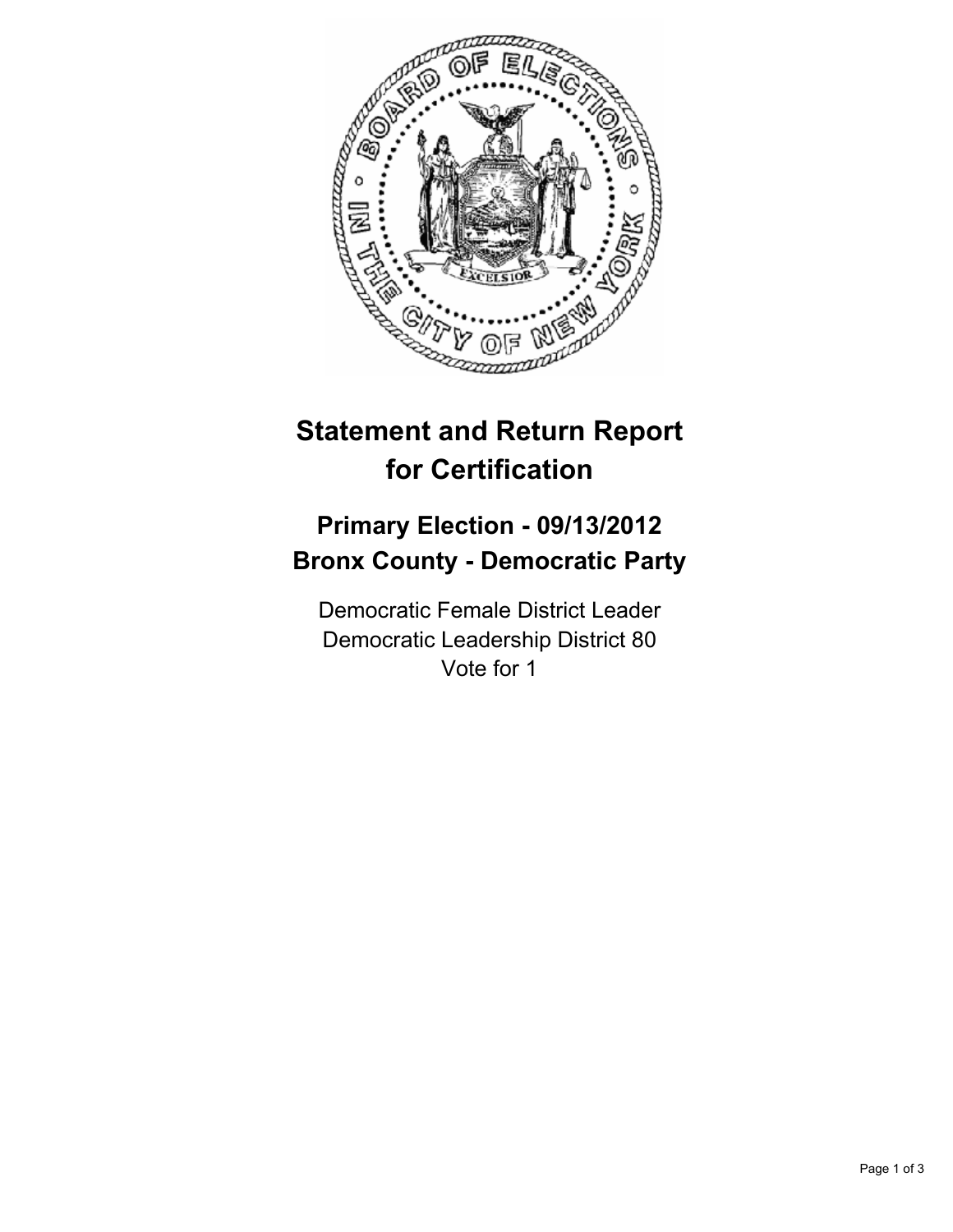

## **Assembly District 80**

| <b>PUBLIC COUNTER</b>                                    | 4,735    |
|----------------------------------------------------------|----------|
| <b>EMERGENCY</b>                                         | 1        |
| <b>ABSENTEE/MILITARY</b>                                 | 241      |
| <b>FEDERAL</b>                                           | 0        |
| <b>SPECIAL PRESIDENTIAL</b>                              | $\Omega$ |
| <b>AFFIDAVIT</b>                                         | 140      |
| <b>Total Ballots</b>                                     | 5,117    |
| Less - Inapplicable Federal/Special Presidential Ballots | 0        |
| <b>Total Applicable Ballots</b>                          | 5,117    |
| ERICA ESTRADA BUKOWIECKI                                 | 1,599    |
| <b>MIRIAM SCHWARTZ</b>                                   | 2,165    |
| CHRISTOPHER JOHN TREE (WRITE-IN)                         | 1        |
| DIANE COCURULLO (WRITE-IN)                               | 1        |
| DIANE LIGHTBOURNE (WRITE-IN)                             | 1        |
| DWAYNE DENT (WRITE-IN)                                   | 1        |
| HILLARY CLINTON (WRITE-IN)                               | 1        |
| JOHNNY RUTH GRUFF (WRITE-IN)                             | 1        |
| MATTHEW CRUZ (WRITE-IN)                                  | 1        |
| NAOMI RIVERA (WRITE-IN)                                  | 1        |
| NELSON CASTRO (WRITE-IN)                                 | 1        |
| RENEE JONES (WRITE-IN)                                   | 1        |
| UNATTRIBUTABLE WRITE-IN (WRITE-IN)                       | 11       |
| <b>Total Votes</b>                                       | 3,785    |
| Unrecorded                                               | 1,332    |